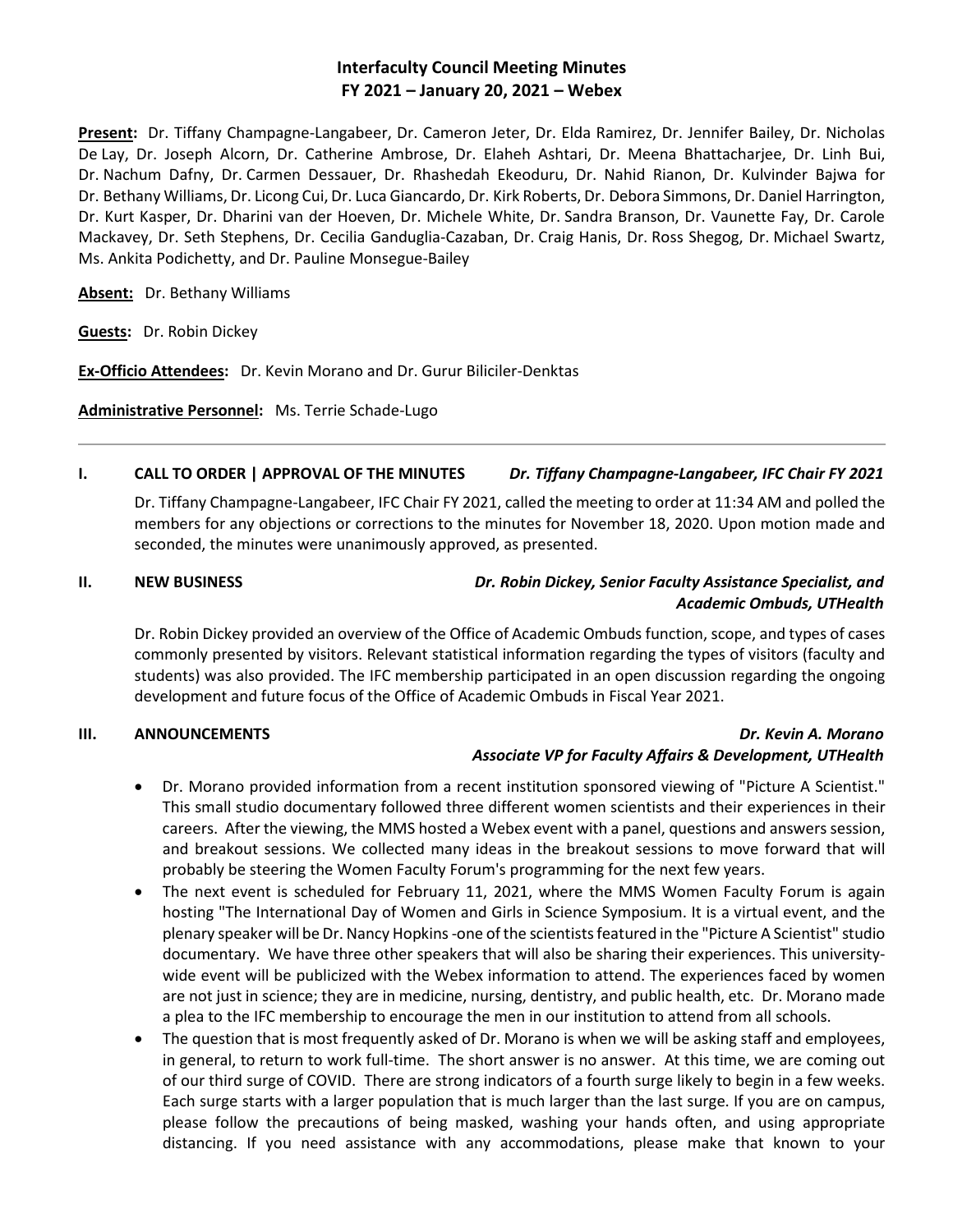supervisors. Due to the pandemic, we are still granting tenure extensions, if that is something needed. We will be granting the tenure extensions up until this coming September 2021.

- On Monday, January 18, 2021, we had an update from Mr. Andrew Casas concerning the vaccination status. The following information was provided. A few weeks ago, 17,000 surveys were sent out concerning getting the vaccine. There were only 8,400 yes responses, and 5,300 have received the vaccine so far. Assuming that approximately 1,000 UT physicians received the vaccine through our partner hospitals, e.g., Memorial Hermann or LBJ Hospital, and probably did not respond to the survey. Starting the week of January 25, 2021, people will be receiving their second vaccine dosage by UT Physicians. While we are doing very well, we do not know why the rest of our UTHealth family is not getting vaccinated. Our numbers look fantastic, with only five people having experienced mild reactions out of the 5,300 who have received the first dose. It is safe, and it is now very efficient. The second dosage will be administered at the Cooley Center. The UTHealth School of Dentistry is not validating parking, but the time required is being managed so that everyone can get in and out very quickly. The plan is to have 20 stations going to do up to 2,000 per day. It will be quite an operation. Some may have heard over the weekend that the state has switched gears on its vaccination centers. As of Saturday, UTHealth has been designated a vaccination hub. We expect to receive tens of thousands of doses to carry out the task of administering to our employees and our clinical population -our patients. We are not a hub for the general public at this time. Our patient population numbers close to a quarter of a million. Our task is to vaccinate 250,000. Starting with the 1A and 1B groups, we know that approximately 40,000 falls into the 1B group alone. The 1B group includes the elderly, high risk, and over 65 years of age group. We will move these through first and then wait for the state for further directions. If any employees now have decided they want to get the vaccination, they need to contact through the FAQ, and they will be moved through to the front to get it as fast as possible.
	- $\circ$  Questions concerned whether any discussions are happening regarding what the plan ahead looks like after everyone has had two vaccine dosages. Would we be able to change the distancing, having in-person meetings, etc.?
	- $\circ$  Will the scheduling change in receiving the second vaccination since the venue changed? The guess is to keep your pre-planned schedule for the second dosage at the Cooley Center.
	- $\circ$  One faculty member advised that she received an invitation to get an appointment as a 'patient' of UT Physicians.
	- $\circ$  It seems physicians are doing good getting the vaccination but staff, etc., seem to be more reluctant. We are publicizing that it is safe and encouraging everyone to consider getting vaccinated. If our goal is that it is safe and we need to consider vaccination, possibly UT Health Services needs an Ambassador to assist with answering questions, etc., to provide information to these individuals, so they do not wait too long.

### **IV. UNFINISHED BUSINESS**

### **Campus Reports:**

### **Cizik School of Nursing** *Dr. Sandra Branson*

#### **Announcements**

- **Elda Ramirez**, PhD, RN, ENP-C, has been named to the newly created position of Assistant Dean for Diversity, Equity, and Inclusion (DEI) at Cizik School of Nursing at UTHealth, effective December 1, 2020.
- **Cathy Rozmus**, PhD, RN is one of the newest inductees of the University of Texas Kenneth I. Shine, MD, Academy of Health Science Education
- **Jennifer Beauchamp**, PhD, RN, FAAN, received the 2020 Founders' Award for Genomic Nursing Research from the International Society of Nurses in Genetics.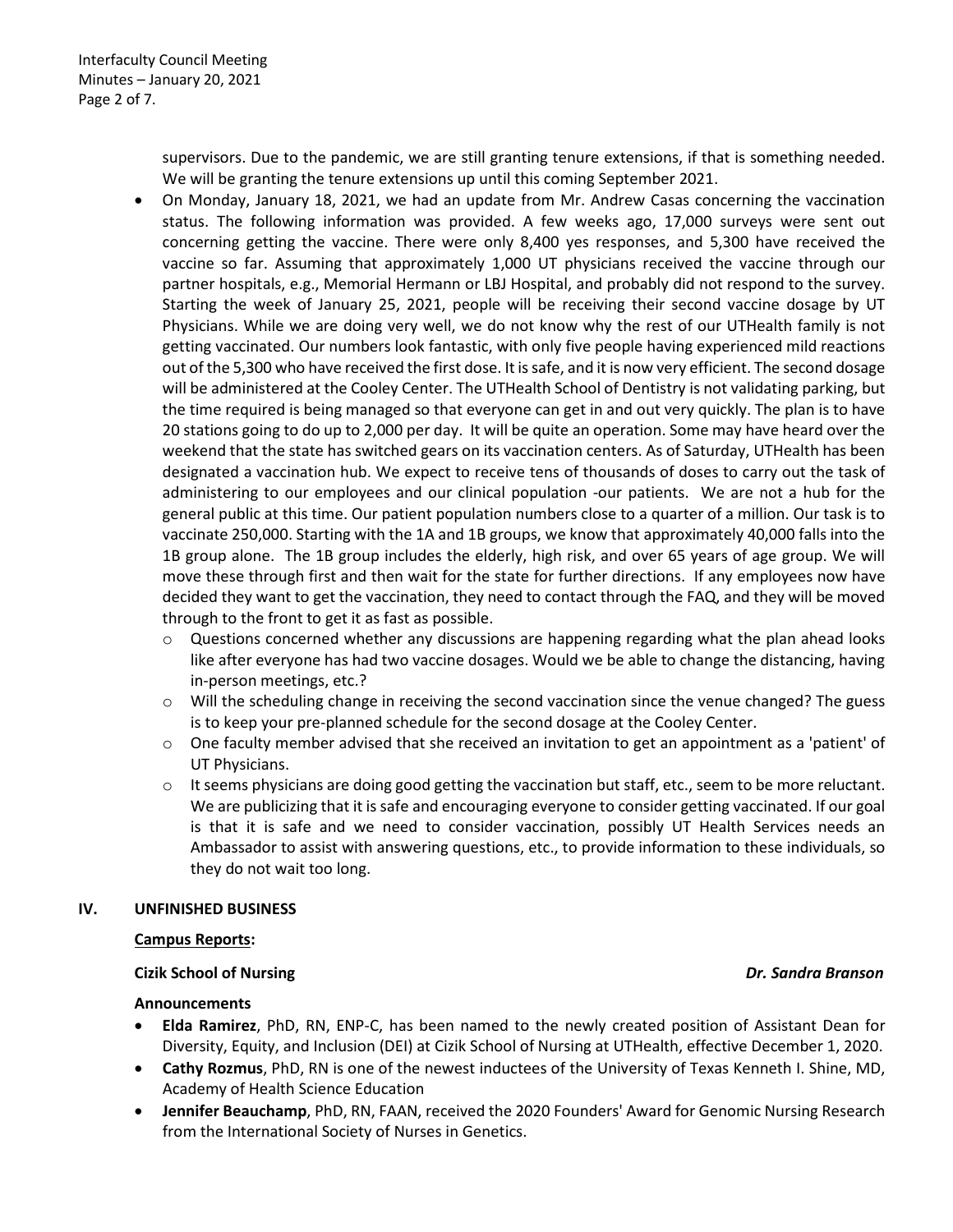- **Mary Ellen Ross**, DrPH, MSN, RN, GCNS-BC, was among recipients of the Distinguished Educator in Gerontological Nursing Award and Recognition this year during the National Hartford Center of Gerontological Nursing Excellence Leadership Conference.
- **Deborah McCrea**, EdD, RN, FNP-BC, has been appointed to the Emergency Nurses Association's Emergency Medical Services Advisory Council.
- **Jennifer Beauchamp**, PhD, RN, FAAN, received the Genomic Nursing Research Award at the 2020 ISONG World Congress.
- CSON's annual magazine was rebranded as *Cizik Nursing* and was publishe[d online.](https://nursing.uth.edu/news/detail.htm?id=d53f895d-404d-4a2c-b69d-9ed65c365387)
- 58 students were inducted into the Zeta Pi Chapter of the Sigma Theta Tau International Honor Society of Nursing
- New board members were elected to the CSON Classified Staff Organization.

# **Operations**

- The Cizik School of Nursing at UTHealth will host an accreditation site evaluation by the Commission of Collegiate Nursing Education (CCNE) on March 1-3, 2021. CCNE will be evaluating the Baccalaureate (BSN), Master's (MSN), Doctor of Nursing Practice (DNP), and Post-Graduate APRN Certificate programs.
- Fall pinning was virtual and was held on December 18, 2020.
- The CSON continues to work in a hybrid model for the fall/spring, with didactic courses primarily online with simulation and clinical placement in our acute care and community settings.
- Students and faculty from the CSON are volunteering at MHH to provide COVID-19 vaccinations.
- Nurses at Cizik School of Nursing at UTHealth's nurse-led clinic, UT Health Services, continues as the university's COVID-19 testing operation site. The employee health clinic operates a drive-thru testing center every morning, serving the nearly 9,300 employees at UTHealth.
- Open positions: Associate Dean for Faculty Development, Pacesetter Program Director, MSN Program Director, Cizik Nursing Research Institute Director and Endowed Distinguished Chair, Chronic Disease Endowed Distinguished Chair, Assistant Professor on Research Track, and a variety of undergraduate and graduate faculty positions.

# **Research**

- **Sandy Branson**, PhD, MSN, RN and **Barbara Hekel**, PhD, MS, MPH, RN are Co-Investigators on a [research study:](https://redcap.jabsom.hawaii.edu/redcap/surveys/?s=ACWFTL44WA) Assessing Undergraduate Nursing Student SARS-CoV-2 Vaccine Intentions and Perspectives: A National Survey.
- **Sandy Branson,** PhD, MSN, RN and **Barbara Hekel**, PhD, MS, MPH, RN are Investigators on a research study: Assessing Licensed Nurses SARS-CoV-2 Vaccine Intentions and Perspectives in the State of Texas
- **Daphne Hernandez**, PhD, MSEd, FAAHB, is recruiting Latino immigrant parents and their U.S.-born teenage/young adult sons/daughters in a [research study.](https://nursing.uth.edu/research/documents/CDS_Youth_English.pdf)

# **Publications and Presentations**

- Brand, M. C., Shippey, H., Hagan, J., **Hanneman, S**. K., Levy, B., Range, S., Wongsuwan, N., Zodin, A., Walden, M. (In press.). Comparison of psychological and physiological stress in NICU nurses: Effects of unit design and shift. *Advances in Neonatal Care.*
- Pérez-Aldana, CA, Lewinski, AA, **Johnson, CM**, Vorderstrasse, AA, Myneni, S. Social Network Analysis of Support Exchanges on a Virtual Environment for Diabetes Self-Management Education and Support. *JMIR Diabetes* (2020) (In press)
- Walden A, Garvin L, Smerek M, **Johnson C.** (2020). User-centered design principles in the development of clinical research tools. *Clinical Trials: 17(6):* 703-711. PMID: 32815381 . doi:10.1177/1740774520946314
- **Wang H,** Li X, Lai LA, Brentnall TA, Dawson DW, Kelly KA, Chen R, Pan S. X-aptamers targeting Thy-1 membrane glycoprotein in pancreatic ductal adenocarcinoma. *Biochimie*, 2020 (Accepted).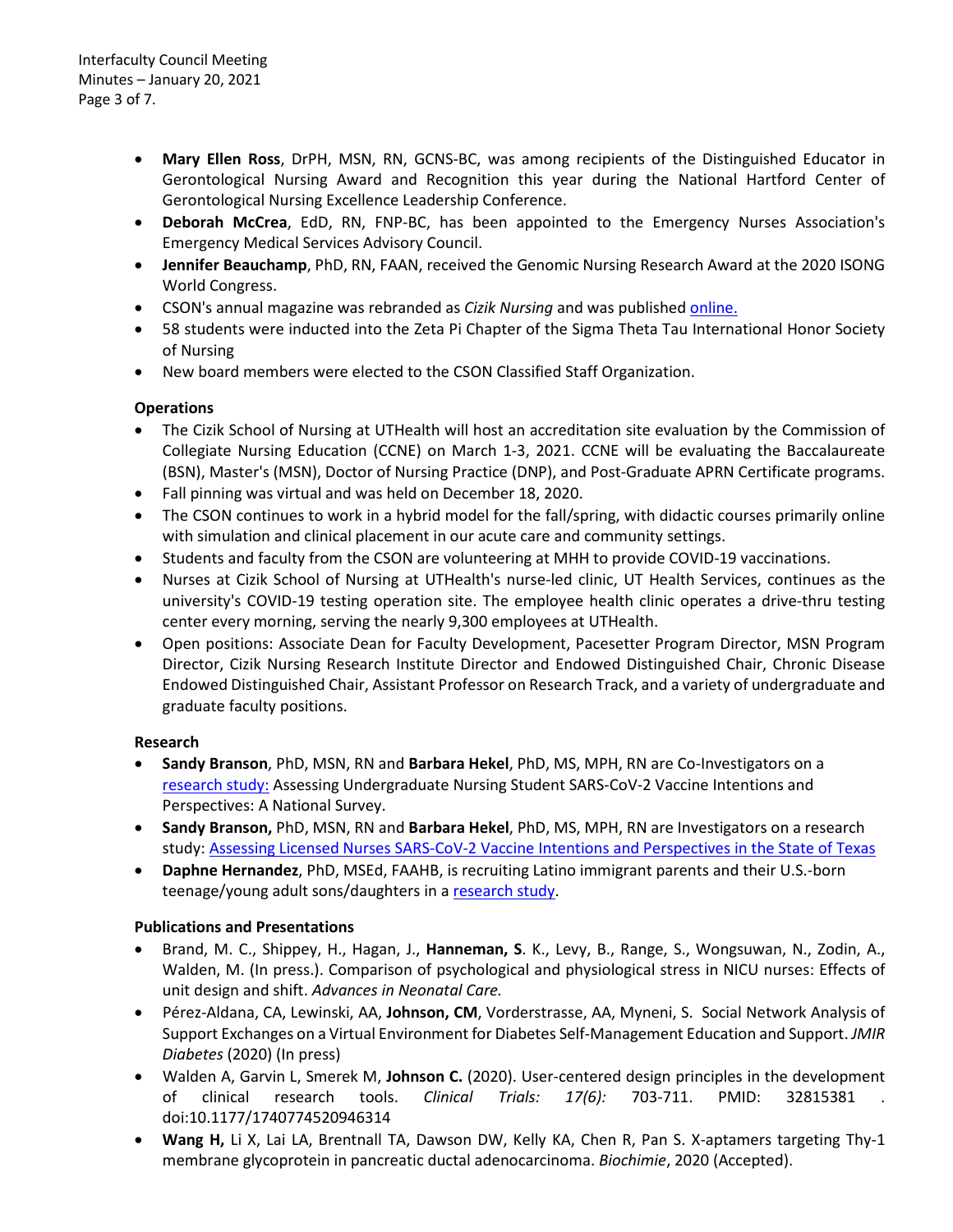- Love, M., **Beauchamp, J., Wood, G., & Wardell, D**. (in press). Resilience and associated psychological, social/cultural, behavioural, and biological factors in patients with cardiovascular disease: a systematic review. *European Journal of Cardiovascular Journal*.
- [MEDPAGETODAY ASCO Reading Room](https://www.medpagetoday.com/reading-room/asco/lung-cancer/89806?vpass=1) (November 20, 2020) "Module Takes PROs From Paper to Practice – Loretta Williams PhD, APRN, and **Meagan Whisenant, PhD, APRN**, On a Pragmatic Symptom Inventory for Lung Cancer"
- MEDPAGETODAY ASCO Reading Room (November 20, 2020) "More Evidence of Importance of Incorporating PROs in Clinical Trials and Practice Overall – **Meagan Whisenant, PhD, APRN** - Crucial for Adequate, Comprehensive Treatment Planning for all Providers Treating NSCLC Patients"
- An article by **Omobola A. Oyeleye, EdD, JD, RN-BC**, was published [online](https://www.myamericannurse.com/providing-effective-communication-to-patients-who-are-deaf-or-hard-of-hearing/) by American Nurse on Dec. 7, 2020, titled "Providing effective communication to patients who are deaf or hard of hearing."
- Walden, A., Garvin, L., Smerek, M., & **Johnson, C. (**2020). User-centered design principles in the development of clinical research tools. *Clinical Trials: 17(6)*: 703-711. PMID: 32815381. doi:10.1177/1740774520946314
- **Dean Diane Santa Maria, DrPH, MSN, RN**, and **Elda Ramirez, PhD, RN, ENP-C**, discussed preparing nurses to work with underserved communities in a [short video](https://www.youtube.com/watch?v=VAYMemAKZzY) featured by the American Association of Colleges of Nurses.
- Daphne Hernandez, PhD, MSEd, FAAHB was a guest on Houston Matter: Is Another COVID-19 Surge On [The Horizon?](https://www.houstonpublicmedia.org/articles/shows/houston-matters/2020/11/09/385751/is-another-covid-19-surge-on-the-horizon-nov-9-2020/) on Monday, November 9, 2011 (23:00-30:44)
- **Cole, L., Boss, L., Fowler, D., & Cheatham, L**. (November, 2020). The Benefit of Simulation to Develop Confidence to Conduct Crucial Conversations in Graduate Nursing Leadership Learners. Association of Leadership Science in Nursing's International Conference; Podium Presenter; Conference held virtually.
- **Boss, L., Fowler, L., Cole, L. & Cheatham, L**. (November, 2020). The Use of Peer-Facilitated Simulation for Teaching Advanced Leadership Skills in a Graduate Nursing Program: A Pilot Study. Association of Leadership Science in Nursing's International Conference; Podium Presenter; Conference held virtually.
- **Cole, L**. (November, 2020). Faculty's Role in Developing Resilience in Emerging Nursing Leaders. Association of Leadership Science in Nursing's International Conference; Poster Presenter; Conference held virtually.

# **Graduate School of Biomedical Sciences** *Dr. Nicholas De Lay*

# **Mentoring Works!**

• To improve mentoring of graduate students, GSBS is now requiring that all Faculty participate in the Mentoring Works! workshop by December 2022. This workshop was developed from an evidence-based mentor training program created by the Wisconsin Center for Education Research at the Univ. of Wisconsin and consists of facilitated peer-to-peer discussions. More information can be found here: http://campaign.r20.constantcontact.com/render?m=1110617542320&ca=8f7d1c59-7821-499d-81e1 a83c04e1d62c

# **2021 GSBS visitation for prospective students**

• Interviews for prospective Ph.D. students has begun and are being conducted virtually on Jan. 15th, Jan. 29th, Feb. 12th, and Feb. 26th.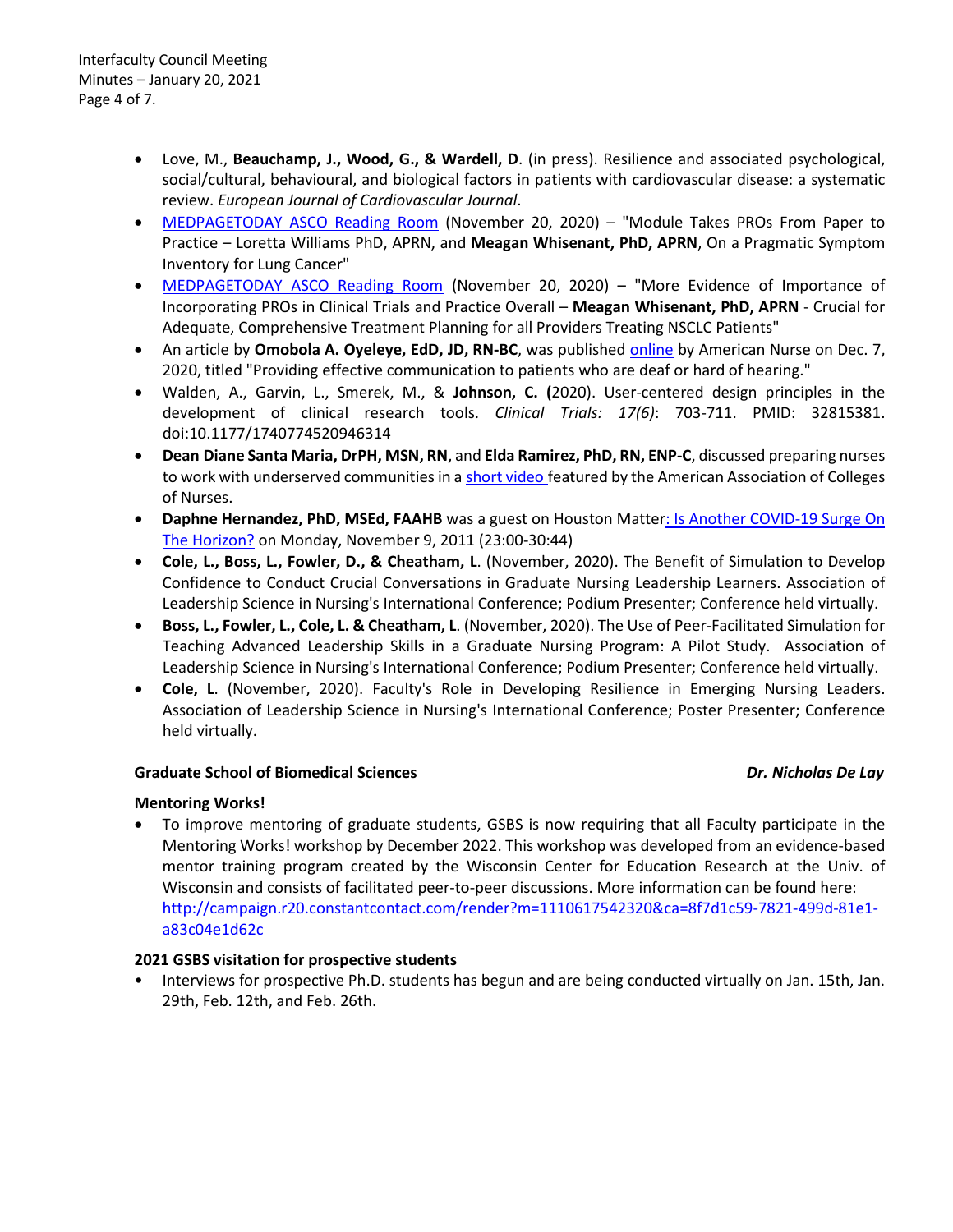### **Nominations are due for GSBS Best Dissertation Awards**

• GSBS is accepting nominations of outstanding students for the Alfred G. Knudson, Jr. and UTHealth Dissertation awards through Friday, January 22nd. To nominate a student, email Joy Lademora. Recommendation letters will be due by Feb. 24th.

### **Becoming a Resilient Scientist Series.**

• GSBS is recruiting students for this series of six webinars followed by small group discussions, focusing on developing skills to cope with the stresses of life and deal with obstacles encountered along one's career path. More information can be found here: [https://uthtmc.az1.qualtrics.com/jfe/form/SV\\_3LdgF7yLsNEOpOB](https://uthtmc.az1.qualtrics.com/jfe/form/SV_3LdgF7yLsNEOpOB)

### **McGovern Medical School** *Dr. Catherine Ambrose*

- The McGovern Faculty Senate task force on faculty mentoring meets monthly with Dr. Morano to develop a faculty mentoring program. The MMS Faculty Senate task force is headed by Nahid Rianon, MD. In addition, the Faculty Senate created a task force to look into Covid-19 precautionary measures at other institutions across the UT System and in the TMC to determine if we are providing enough guidance to our employees. This task force has met with the McGovern Medical School executive council members, who will be presenting the information to the Dean to determine if additional steps should be taken.
- Dr. Michael Blackburn gave an update on research at UTHealth and MMS and also on the search for a new dean.
- Dr. Kevin Morano gave an update, which included information about new faculty orientation sessions and a reminder about the Academic Ombuds Office resource for faculty and students.
- Dr. Elaheh Ashtari presented the UTHealth Diversity and Inclusion (DE&I) Take Force Recommendation.
- Drs. Logan Hostetter and Tarun Jain from the House Staff Association and Resident Senate gave an update on resident concerns and issues they are addressing, including representation from all clinical departments and access to lactation rooms across the hospital and clinics.
- A virtual Town Hall Meeting was held on Oct. 29 with Dr. Giuseppe N. Colasurdo, Dr. Richard Andrassy, Dr. Michael Blackburn, and Dr. LaTanya Love, who answered questions submitted anonymously in advance.

### **School of Biomedical Informatics (SBMI):** *Dr. Kirk Roberts*

- Professor Lex Frieden was named the winner of the Katie Beckett Award. The award, given by ADvancing States (formerly the National Association on State Units on Aging and Disability), was given to Frieden for his lifelong work in advancing the rights of those with disabilities.
- Enrollment throughout the pandemic has been strong and continues to increase. PhD and DHI applications, both in quantity and quality, are significantly increased over past years.
- SBMI is working with MMS to include a biomedical informatics scholarly concentration for medical students. Enrollment may start as early as next month. Students will be required to complete project leading to a publication.
- Professor Hua Xu is one of the PIs of the data coordinating center for the NIH COVID-19 initiative RADxrad. There are 40+ NIH-funded projects which the center will coordinate.

# **School of Dentistry** *Dr. Michele White*

- Contract between Harris Health and UTHealth Science Center School of Dentistry; UTSD to support and manage 6 dental clinics. Goal to provide educational experiences though UTSD predoctoral student rotations.
- City of Houston has reached out to UTSD for further collaboration.
- CPS of Houston has reached out to UTSD for further collaboration.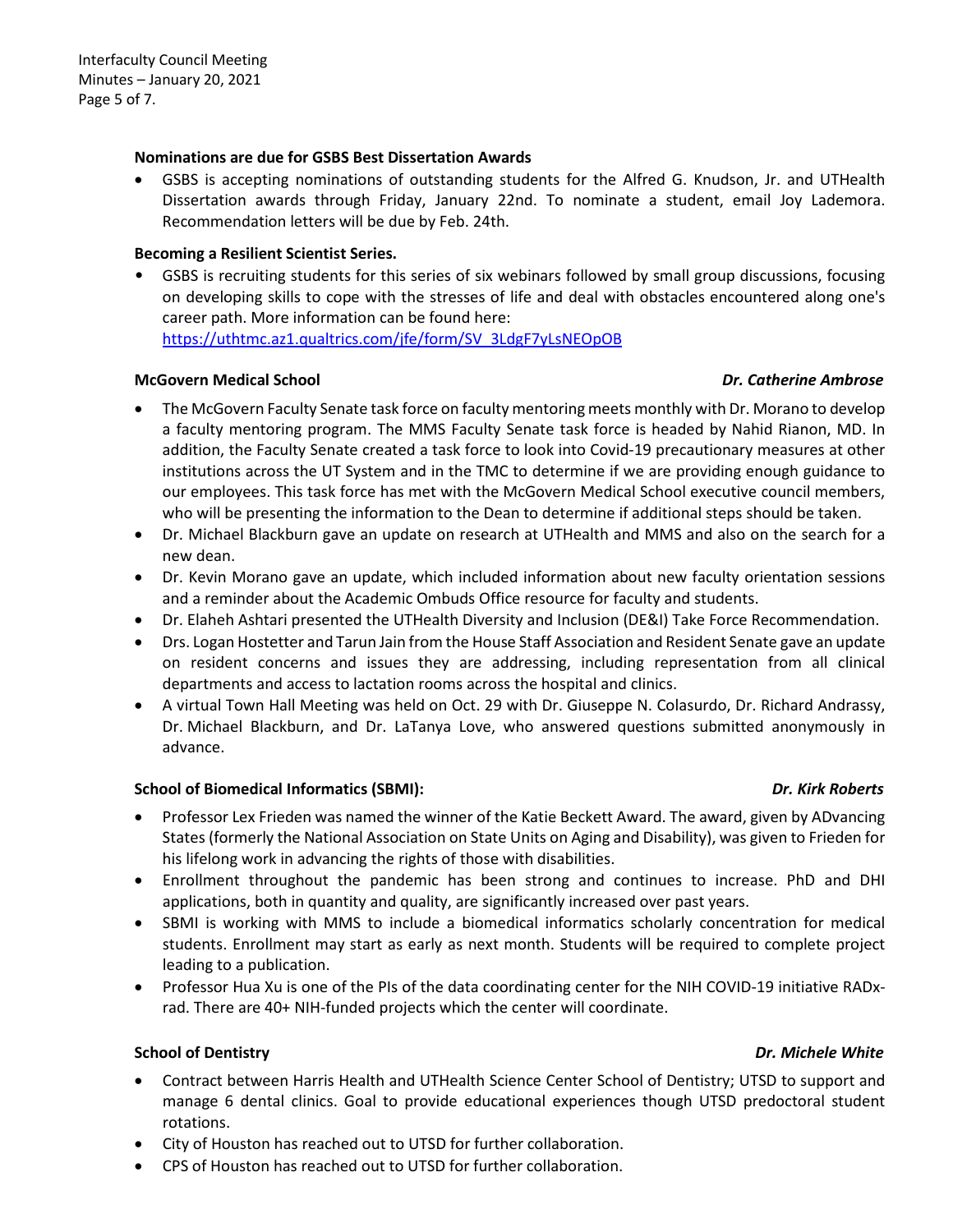Interfaculty Council Meeting Minutes – January 20, 2021 Page 6 of 7.

- Diversity and Inclusion week; excellent line up of events.
- Behind the Smile Event planned for Spring 2021.
- January 2021 Faculty Senate Meeting: discussed IFC Faculty Status, Rights, and Responsibilities Subcommittee charge regarding faculty resources. Awaiting definition of resource from Subcommittee.
- UTSD Faculty Assembly Feb. 25.

### **School of Public Health** *Dr. Ross Shegog*

Faculty Council continuing and new items (selected):

- T&P online day-long faculty meeting protocols (duration, voting practice) in light of COVID.
- AAR and Peer Review completed (online AAR form enhancement regarding automatic data capture from SPA and UTStart).
- Enhancement of faculty resilience guide for onboarding and steps for success for new and junior faculty and consumer-facing acknowledgement of mentoring on the UTSPH website.

# Upcoming public health campus events (selected):

A couple of new course offerings:

- *Computational Biology and Machine Learning* (Dr. Momiao Xiong). This will cover major current application of artificial intelligence and causal inference to computational biology and genetic epidemiology, including transmission dynamics and mechanism of COVID-19.
- *Shoe Leather Epidemiology* (Seminar) Public Health professionals present on topics on incident command structure (ICS), emergency preparedness, rapid assessments, survey skills, risk communication, public health law, geographic information systems, surveillance networks, mosquito and vector control, outbreak investigations, and case studies in the field. Presenters include faculty from UTHealth, Texas Department of State Health Services, Harris County Public Health, Houston Health Department, Immunization Partnership, Baylor College of Medicine, and more.

Media exposure (selected):

- Catherine Troisi, PhD, was interviewed by the [Houston Chronicle](https://urldefense.proofpoint.com/v2/url?u=http-3A__r20.rs6.net_tn.jsp-3Ff-3D0015qFrToNggy-2Dm7OD-2Dc1uSWwXmPqsgYHFeZ3kLl64lZGsa0c-2DAwMFT3FndldGRzvARBpX0-5FkyPSPVpFaivOE218CDHhMCU-2DIZ4GO0RNiKpxCgqrRJM-2D11D-2DNPhntQ4pWjBAsFBtitKUWzhE-5FmRGRNBDXB-5FC-5FRQwkqZMHMAWADGU3tytcnxfqa797yZpLuhBLiDw3EPq3M93QgVONa1uKIisVOqppjaV3QPhC2NRnQXXk48mx5d60gMSoTdxaC7OwKSnRlRaRj5sZFLHPF-2DirsGUoaCgTL-2DgwP0X73H40sLVLoXcw2KNOyPPtkmcmACL50abdAcF-5FXXRPuwhJGLA-5FBw3eP-2DgPU9meSjj9dcu56eqj9srxj6tOuayffJsFeybl57StVoK1Hvf3qmfoyEuyh7O5h-2Daa-5FD2-5FLgjiUO1A32rGoebzUKA0GTCfqK8ns1tYtXlpFhuCZ2O7bOjyLBpMyhpNO6WAEUcpibQBBa20E-5Fg-5F2Dr79l9Xm3EYdjNun-2Dcs5kuwl-5Fw5RNpnTgOWx8ZDC14xzfQWJpMm8UYFYokHKDPgrPJDayujHfRLRhhPNdrhUumfKL-2DY6rIF-5Ffr8wGeb83GJVIwk2sNmzWMHDKTI6Jn6J-2DNc9aBbaUoh0Jgulo228sSOY4nFkrpK6k-5FaJ5-5FkoEZmYsYADMOTn1hHR24WR33RcAZ2JvoMbztTinY-2DmYAFGdvI6NDEI5NKbuQxwp-5F7rGHEjmXWrSOOG-2DkoURuygPpHaJ-2Dy1D8yoRyPzS73RqjgLmVWVeZlCN3qI-5FtMc0w5evZZhjwVoFBEDbAOpl0WpQFAf8CHaDuFsWCU4o815z9w5vq0N9XPHpljhKyoYqYPPdeC27ySyWqwnMDwyK25DPPeDZjsSFbcL5e-2DB5pMRn6ACJXr8iGaz9fTnhNqYtlYiJpxbwemONaz-2D5biMvz4WHpyNfxWZVmyvUDeJ-5Fn3I0dlwTmtYKO2F0-2DrcUtkC3dgCjfJFRhBvTtCTv4zCwoKP10M53tuP2knClpTAUsAm0SxJYFJ-2Dh1NPrEdgSbBPZP5yyuPINzXbNH6HA-5Fhg2jLKl-2D2kN25MrkTRP7G0rmrWnSu36dTJibq27zAE-3D-26c-3D7ZDkLeg17qINy6PtRlxAv6nnWkS7RLk-5FpuvKEZ2XpFhkU-2DFf-2DmXcQA-3D-3D-26ch-3DUBCJibyt4Xa-2DFI8s8U-2DxvV3myHSLkK-5Fcm-2DFTlZNU-2DZAq7tJSJdVcmg-3D-3D&d=DwMFaQ&c=bKRySV-ouEg_AT-w2QWsTdd9X__KYh9Eq2fdmQDVZgw&r=-7rCiWMsLux4m3QAsFQFsuWBrDjZtYd0GMgYB4caM1c&m=bDMpksy4EjtlQqKNVJ2pBY3VVvXxLZv1YDoZH524mZk&s=_c0lGKd44RR1JwfJ93sYtPXBTzzU2VA7yK5Radqjo7s&e=) (also [San Antonio Express-News](https://urldefense.proofpoint.com/v2/url?u=http-3A__r20.rs6.net_tn.jsp-3Ff-3D0015qFrToNggy-2Dm7OD-2Dc1uSWwXmPqsgYHFeZ3kLl64lZGsa0c-2DAwMFT3FndldGRzvARYjd4qF7y3M0GWIMCd3k39D3F4CLpiu3LNnNxQRMF2J0gCYbkyppScNmHiXe3pl8pfExS6CkHo5zi3mYl5jifNhSaSxqGVWTtPts1Qb2XLiea4FFhrjPuWHx9HTUwMkDyBgoUBckcdSMK1OuJKUxtHiMIkyiYdVJtJKXoQIL-5FU1xStBT9-2DJxJzGBcleADG1hjdtFYKoYrfGDfzQP5xBzdqr1IVr3OcArPTsNzhN0D3Gm6L0jPImH-2D0tsmQCcTyo5s1JsYhPVapcQLTUdSaBPHdAiOCIAJnz8O50iOqeC70eZRQp8VGoG1zAgBnJt9I8fmy0aysYQx7hxdOrSJOgIzMto50V4o0Ezq2gcMp5vQjgBcJj4-2DxV23ZQOETTqhhJNPmfhHhzxwr1JChQyaOyEcuh74z-5FMuGwZUKCBabiY7FAyFM2cBFbYAWtLUCv2NVwWJtkHFEsl3BCw8RzmcZFwh548r-2DxQ5RHbLG3SoP9fwtGwaf3cByGDYGVUGtvehEAQL7B64cyZ87R8AkB-5F2c5-2D-2D5l6q-2DHySZzvOGEh0cDrHAeTvQ7ZYnFFFfTErL7wagJFD95t9sU8sZYJC4LKuEAls1nkJwm0QCwsJvtKZ6-5F9AmXyBsCQcVSWmcM90jTTRrXvHfLpcp-5F9CLZBRQ9VN1aZjKhHZu4fpr9WViKatBnp0MtbNAQSGu-5FGEiqhSKhC0sxMF2a5HJIyiqDkyMGoB5oXSdAYEIXgKlrekVjNS9IVyLI76JcuD8jumeM-5Fepicd5rIMUB1ECXoY5rU-2D6R6-5Fs2-5FixjMYiSXrEa0N6k7zWyzLUrGkqmStBP-2D5iPHLWjG2EXHcf0c-5FtUKcbOE45uV3pie7kgjZVt6SQAHzcf5V-2DXnht7Y-2DCiIG2ADzoPWaFAlwPpAwAZO-2DYqISrp1UVYbzanbUPyB-2DoAMsbPfmYzOdYToB1af4Cd48W-5FOsKWi4FAbsDjkqurVTZBwxNsDI0WjKcwLdxyS8vAXiQ5E3IoP0Ua4RSLVZkYdkfivQlKno0x0Li9D4-26c-3D7ZDkLeg17qINy6PtRlxAv6nnWkS7RLk-5FpuvKEZ2XpFhkU-2DFf-2DmXcQA-3D-3D-26ch-3DUBCJibyt4Xa-2DFI8s8U-2DxvV3myHSLkK-5Fcm-2DFTlZNU-2DZAq7tJSJdVcmg-3D-3D&d=DwMFaQ&c=bKRySV-ouEg_AT-w2QWsTdd9X__KYh9Eq2fdmQDVZgw&r=-7rCiWMsLux4m3QAsFQFsuWBrDjZtYd0GMgYB4caM1c&m=bDMpksy4EjtlQqKNVJ2pBY3VVvXxLZv1YDoZH524mZk&s=9n_TIwfKgxFb_szJxYMwcdFHqXzT7Po7RdLcrxoLmDs&e=) and [Laredo Morning Times\)](https://urldefense.proofpoint.com/v2/url?u=http-3A__r20.rs6.net_tn.jsp-3Ff-3D0015qFrToNggy-2Dm7OD-2Dc1uSWwXmPqsgYHFeZ3kLl64lZGsa0c-2DAwMFT3FndldGRzvAR7mjtpO3r-5F7OKoUuV50KvZsDYhvMctER-2DC5DrFkNK-5FAOG9gVQZDxuTkYfxa21GgHtlCe-2DcEm71n3-2DFpCTNfaqwt-5F-5F6GaoK5Sli4n7rLYdJltDWn19AXlgb-2D1UbroWdZLkAdYpbfH4cmBdTLcYpk0eRpSBH-2DZiC-5FUYND0ncnQwIjJhVPjSZwT2XecHsXSQ932xTZVzQL-2DVui49wNOXkhOa7o9y3wB-5FHBcVzj2QeGuQ-5FCFJSCgwT0LzojNoIFjKgmH8IHFdXcs3rqxGTig-5FZHs-5FLlx-5FJjeVBvf-2DZ-5FhVtC43kpCvqRjPiAEQzvnHZblQ3SjmP1O3pudETwE-5FlI9DdykUMieMtFRQjunKlnzqfL31TzXV6UL9bmh2LJWNgNT-5FEZtdUfylOQHYwHam-2DCPvTxoMwA12yMqEFZfIuUe4R9lptx6xL8xL71aoUJBR6R-5FVSZZRcFpCtQOuAn6Z1x7JceTYA7XdeC3XMeGQ-5FZcG5xvM7x3bT8tt0F-2DEZOXjKknJBeaO5u0br-5FJBE4ySn-2DM3HLaDHo8NMuE5U95rF50-2DWX6VvxHetcLp9u7vBPgDMN-2DdPnkqNOAeq9NYv4tPws4tZjoIGlFV2cT3ZTK9-2DSkEALsYFNwb1urDgfBrfvTKuWKEWFtQkXC85UQdY6H4LvSBtm-2DF6RbIsdgEGGI8PvoKGn9gvUTMXGQL5GOOEjTQ-5FsLSuC5SzmJro-2DU1eOXXHubMW2Tpjn0MDN1Ac4aibLfrdqF4awA1wEHg4UOjWu8UVy-5FDmdOMY8CdolizJBx6gmwwTENDoN4EeJiTUAKat7OEoUn6RN9RTkXLEhAEC-2D3vHZtGHC4lLy36zag8JAM9JOptOJydo4xxyp1Rdb0zIXdNKX1xO8s62cNWk2pSbSrA9G8CpqpTIUDY0x8vz3hNleMA-2DK9cGszuzawjNHxFn-5FigkAejXEZLuXNUNxRT09UnoZ1mp-5FTA-2D2IpMQISuPlDJRtHi8bPLf7pQugJKPe-2D0oPfR-2D2KIMjeQGd-2DTN8sVw-3D-3D-26c-3D7ZDkLeg17qINy6PtRlxAv6nnWkS7RLk-5FpuvKEZ2XpFhkU-2DFf-2DmXcQA-3D-3D-26ch-3DUBCJibyt4Xa-2DFI8s8U-2DxvV3myHSLkK-5Fcm-2DFTlZNU-2DZAq7tJSJdVcmg-3D-3D&d=DwMFaQ&c=bKRySV-ouEg_AT-w2QWsTdd9X__KYh9Eq2fdmQDVZgw&r=-7rCiWMsLux4m3QAsFQFsuWBrDjZtYd0GMgYB4caM1c&m=bDMpksy4EjtlQqKNVJ2pBY3VVvXxLZv1YDoZH524mZk&s=zyRXDW5q91wEx-G1I0pcP_enKVPmAbMxu0biv8Xb-zk&e=) about a new, more contagious strain of COVID-19 discovered in Texas last week.
- Dennis Andrulis, PhD, MPH, was quoted in a [Texas Tribune](https://urldefense.proofpoint.com/v2/url?u=http-3A__r20.rs6.net_tn.jsp-3Ff-3D0015qFrToNggy-2Dm7OD-2Dc1uSWwXmPqsgYHFeZ3kLl64lZGsa0c-2DAwMFT3FndldGRzvAR6HxmYmyx357DJWWv2KCKEgt8xX655A0mfPOMTMMDcxybhoBo65UKKYWBkAOTqUnpf5F9ARYhfLbwjnwMu2vkS4jmtNpIyJJoA17Tudb9FBzKgfiob4fdoMYQKaevqxLNc4-2D-5FrNuqtuqUnBx-5Fu-2DZTEBl9YpSe4wlbcs6y3UTg5XEA2XjO63lDjppXIM-5FJaSXRgg0BpeHnsMwK6nqOtsIlPLmsflWNVsoqtX752EMEb4WybS8cmL3-5FKhgm1UdHiuY6RWDrE4fJGPUO1tF-2DbNQWWzESELhrN16AWTarHzU2SdXT7xYE-2DTcD-5FCD8qGhqirtJJQszsLx3hQReZHlABiXhqVZH6N0bvATFlISr4FFJm-2D-2DmVho2szV961tmYbjEZll6CpYNH4krmikWlfqGoy5pRTIRyRtF-5F6m1xSGUvHq8todKAM1LjNa9Ir-5FhsoYYO-5FwcCzgKWCW0wGEypxbuC7AvtZwMBjNvUh4zT1OygrL5nR6L4fxP6GFL3CoPiA7T-2D8WvYpXxj6HUKoC9IvRyu44ZYNq4-2Difa-5FO6r7Lcc3N0Ig28ICWbtWZCJzUMrkcTSaOnj2kXPk57Uo2Y-5FTS-5FnZcFg1PHbWFMrws1XNR-2D-5FvtaozYazS-5F2q5QfYdMX6WuFlsdsiJkRzTeHCSUclTVmS-2DTybHm4CYDT0fNBDL9Xh0eL5nEPrrIqf1rWHJX2vf2fZTJ0NGBY5JaYMFLgYVqPior-5FOb-2DPuDycWW5hq5PdwmyksEPqVLw-5FpQRcE5KGSRHlGBfSKAIWdRRycmkdnRENQqTo5xzg1jKpCeC5FckLMdN5EYcc60mSCpnGvpzkV2DKMKejkk-5F6gW-2DEkZ2rMzDTlEPWBltXkRLqIQ3Ko4BOvtl6k5WDIPqyLUJ8-2D9qBNtDtkqWQy-5FwugLIQU3R-2D705J9ILS4ftyubpsYnX4i8rLhoj4AhNTbdzg-5FXHVy85jy3a11cz4LHg9BrJHp-5F1Nwmfkoe4CiSQ-3D-3D-26c-3D7ZDkLeg17qINy6PtRlxAv6nnWkS7RLk-5FpuvKEZ2XpFhkU-2DFf-2DmXcQA-3D-3D-26ch-3DUBCJibyt4Xa-2DFI8s8U-2DxvV3myHSLkK-5Fcm-2DFTlZNU-2DZAq7tJSJdVcmg-3D-3D&d=DwMFaQ&c=bKRySV-ouEg_AT-w2QWsTdd9X__KYh9Eq2fdmQDVZgw&r=-7rCiWMsLux4m3QAsFQFsuWBrDjZtYd0GMgYB4caM1c&m=bDMpksy4EjtlQqKNVJ2pBY3VVvXxLZv1YDoZH524mZk&s=xFplfFbvLXi6TREekWrE4xRLXl87QgmmyxcicUSirXs&e=) article about the virus's disproportionate impact on minority communities and the importance of utilizing trusted venues such as community centers or churches for vaccine distribution within these neighborhoods.
- Jack Tsai, PhD, was included in a [Medscape](https://urldefense.proofpoint.com/v2/url?u=http-3A__r20.rs6.net_tn.jsp-3Ff-3D001wQrn1iEebjHAnWVPZHMNuemG7spb0lqjO76LVjxHJ6sVd6RBlm5tCpFJVKPrsiD4V8oKmv-5FaPuloYpmoIXtqBMTUUcNg4UV0wwkUFdnvpP3sw-5FIwSK-5F1yTHHw-5FSPmjS5LGUQZkMt80a-5FpHB7Zp1FBnuTodhj7nyBRjQoN7u7o8vurlEwpPuEGgUGxsJHJXAhVPaRerpp6bWOnOQFld3S4fhP61-5FrPxDdrv7Cf2sgrT-5F-2DIGaF3L6cJ1pCX2YCeNokvtmbb2M8xqngygzTydw7XVhyMTdJq8vw7UM-5FEMyvCMs9doCDBax6qFgIYZSKuO2s5nRs-2Db2MWG0lHSwZqnUeeozceV1eHrpwVghdz-2DjmOtKikOQg0-2D53L8hwDcwEgX-2DB0w80eacIex-2DtmE0B1-2DJEFxQbdr7KhbqZLbtl0HOPXbCdWhyRXIFLu2vImM9xk9FdrO8FkyovV-5FVNytLIp8zTFtXJNVY7I780RsI8av8m8aD7rvXnvqzsUN1ZDr6F-2DGQ2WgJRkrTXSqRamb4YeljjGIwgbs0otJkeqiJSNZR1N6-2DAmfmOHgij98wvUVBOnbDaB5p8AUo85w2YDPLsjA-2DUEsIkSAnqU8UY-5FCJC4WXpFijJMHUvve61f-2Dnr17JTokllvyWE2KhDrJD0lkOPwTMcxjeYNIDP5vaeWCTuZPEeBkEzXyk9uB7ox4B3fwws9cTHuXtijnOBrQlKowFEe6k5U59H3IrixeDIuH4JUNSCaoclemOXnpK1fBAwCxox-2D-2DDfAlO4Z1l-5FFvUcZak7aabQDAQKO-2DUfSr-2D7W123Fg2NtYyLyUWpBiM9HbYlsSWsRIwxg9zkGh7KbYF2vMiPF1nuJEwE2bW9lqa866WQtZYt7xqRSVPCeUbXNrfqDvvvQ0CShnPQE2obsKu8ULcac-2DxqRQZUyUEPpBfWsxmRz-2DZHWB94ygEwV60fgA-3D-3D-26c-3DHEHNFtB149Lx0edjy-2DLUmlAmg9Mb18AX-2DUiFBgG0Thtsdvfitoc1Gw-3D-3D-26ch-3DdWbOiIWo-5FxXytMKrUVMbXCNBbM2B75rzVTxG5WrcqVQvk1gXcBtZnQ-3D-3D&d=DwMFaQ&c=bKRySV-ouEg_AT-w2QWsTdd9X__KYh9Eq2fdmQDVZgw&r=-7rCiWMsLux4m3QAsFQFsuWBrDjZtYd0GMgYB4caM1c&m=S3KW_ouB5UVtVr-6GmzUkrqJ60M7O-K5dgkHVICreOg&s=4KUTQBGq4khalBXKnBxxU84SAR2bXZIc6Nij_8sUJhw&e=) article about the impact of the COVID-19 pandemic on those experiencing homelessness.
- Katelyn Jetelina, PhD, MPH, talked to [KTRK-TV Channel 13](https://urldefense.proofpoint.com/v2/url?u=http-3A__r20.rs6.net_tn.jsp-3Ff-3D001wQrn1iEebjHAnWVPZHMNuemG7spb0lqjO76LVjxHJ6sVd6RBlm5tCpFJVKPrsiD4O1CYWqTQZ1GOFFZ-5FU35wg2VXNfIkWmqBQbFIWYaB79tdI52BxdAkdaA1E-5F3xMVlGX7r2S0Y7mgMB9CTmK23d8Durp5TAEJEx6TUV-2DPRVLM-5FkQsBh6mtyGRgplBvcPUdhQc0LXBN3D0cEgN1g6iRwCKvC8a4c6X2mnhiXCHYV5eaR8DG3GlVTDIQiGnJXEAMvWngQeGzU7uKx-5FSizynJ9M1zpdwoYkwJTdPFO-5FFEIfa7c5iVaeGCT2GwQae3JmcdmmKEslFyGi9O8eApNZ-2D6LeZWhcZSP-5FX3UI1-5F-2DVRLJLfkZ0eENDIpt-2DADr-2DzXdkg-2DObXLXH70I9HcT-2Dkvfc4-5FjhOgwyMFYEXuIf6avAxPuX8lwou5KTZLwlLb3S2eIaqEytaqSExXzOsno-2Dlm0jKLCdo1lztbrefChJy4kUjVQSkrgLPgVOqNAttpzkt9-2DFn4JNCWS83lyI8vf1GiQcPblAoH3sl0uCuADBNilDhmga0wUM4HNfbqaSRCx45UgwDUXtTgNTeRH0VYN-5Fib5pLHd83aPATXLFjoemN9CJmRZemA8cuMh405WddiECerWxSyQDQFah1Xh5ASmyIjvnmLEhaFGD3BE-5Frv3mDwpPTS7mF6ZcyVvcAVU2DQfBR8oBNAB0A-2D8GW28qFvTXIdsdQJZ9ZZbhif4JoerwFsqvOd4bmDmDohyCADp733e4bt4uNsUrA7zbrJvteX9cnsKb-5F0IUYEggnpVKY8CEZAxsS7AteAz2RR3JwomJjxTnHjeHTctNFmBEf007OjWy1iQ-2DhcgoTbvEMiCf-2DrEP6yYU3BllWrrFmGOxQijfL-2DCrTIaaE-2DvJBg4-2DmNywJIY7vP8K0qgQWjGIietruQtT16bGKwQraysM-5FaO3vclV7vPu709lJ-2DqrPWbPMaTe6twdgQmfKRSYnK5r-5Fb-5FEoW5LLZntP2snPLf-5FdKfr7MXVeKjKaGxGdnoKklpynmCDaGBHeu7nf1U8eM-5FgQcS6LNihxK2ZmkBJXNbOeXoSD7wRw-3D-3D-26c-3DHEHNFtB149Lx0edjy-2DLUmlAmg9Mb18AX-2DUiFBgG0Thtsdvfitoc1Gw-3D-3D-26ch-3DdWbOiIWo-5FxXytMKrUVMbXCNBbM2B75rzVTxG5WrcqVQvk1gXcBtZnQ-3D-3D&d=DwMFaQ&c=bKRySV-ouEg_AT-w2QWsTdd9X__KYh9Eq2fdmQDVZgw&r=-7rCiWMsLux4m3QAsFQFsuWBrDjZtYd0GMgYB4caM1c&m=S3KW_ouB5UVtVr-6GmzUkrqJ60M7O-K5dgkHVICreOg&s=fCNnQIY-wOuyNb5Pg_MVtDGpXkFNMkotc7it1npKh9k&e=) about the latest updates on the next round of vaccines in development for the coronavirus.

### Dissertation presentations

Three proposal defenses are occurring in Jan. 2021.

# **The UTHealth Diversity and Inclusion Task Force Update** *Dr. Elaheh Ashtari*

• Task Force is currently working on electing a Chair, Chair-Elect, and executive officers to transition into a permanent UTHealth council. Nominations were submitted, and elections took place earlier this month. The next meeting is 1/25/21, and elected Chairs will be announced. The standing council name was also identified as the "UTHealth Diversity, Equity, & Inclusion Council."